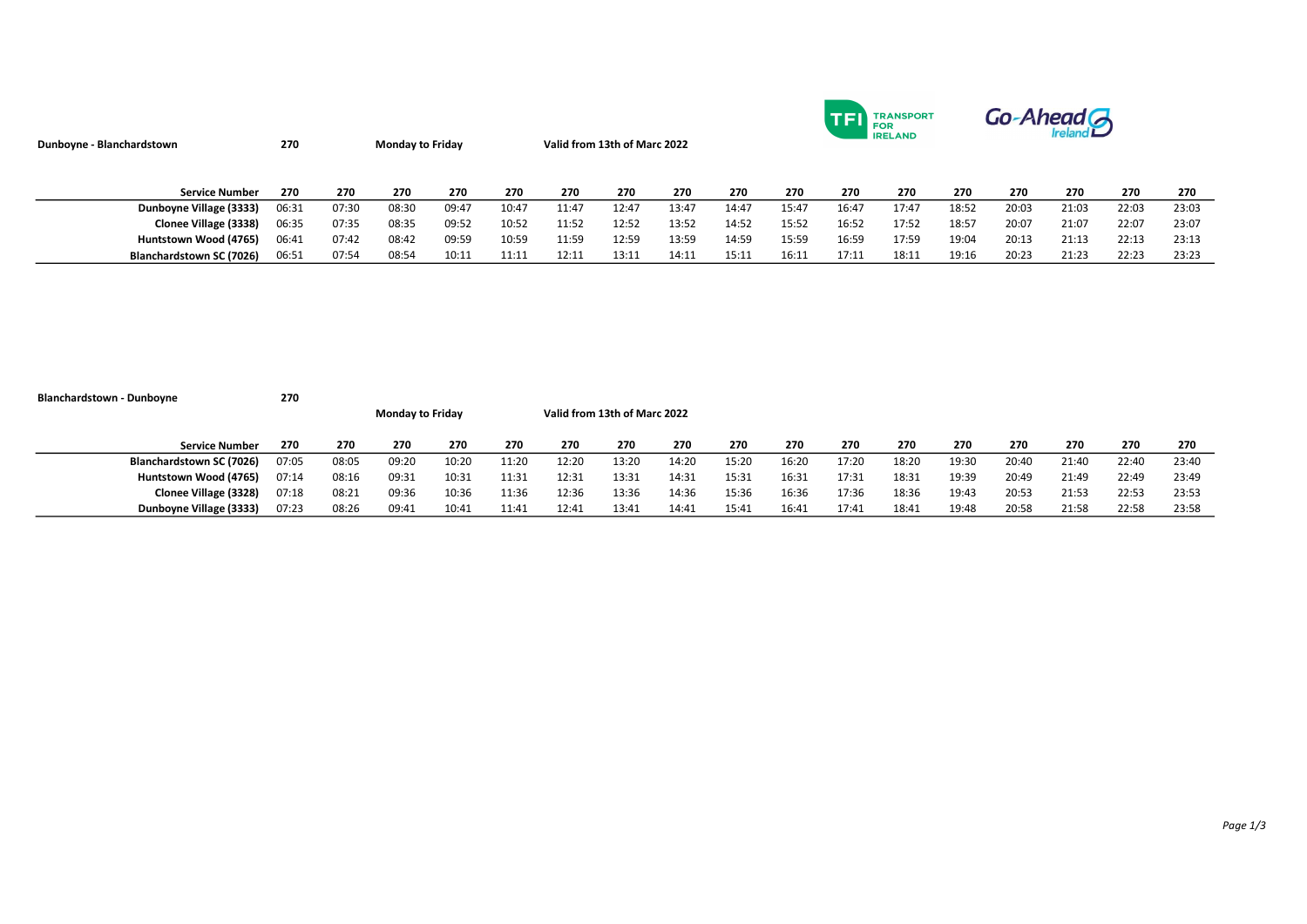| Dunboyne - Blanchardstown | 270   |       | Saturday | Valid from 13th of Marc 2022 |       |       |       |       |       |       | <b>FOR</b> | <b>TRANSPORT</b><br><b>IRELAND</b> |       | Go-Ahead G |       |       |       |  |
|---------------------------|-------|-------|----------|------------------------------|-------|-------|-------|-------|-------|-------|------------|------------------------------------|-------|------------|-------|-------|-------|--|
| <b>Service Number</b>     | 270   | 270   | 270      | 270                          | 270   | 270   | 270   | 270   | 270   | 270   | 270        | 270                                | 270   | 270        | 270   | 270   | 270   |  |
| Dunboyne Village (3333)   | 06:31 | 07:31 | 08:31    | 09:48                        | 10:47 | 11:47 | 12:47 | 13:47 | 14:47 | 15:47 | 16:47      | 17:52                              | 19:03 | 20:03      | 21:03 | 22:03 | 23:03 |  |
| Clonee Village (3338)     | 06:35 | 07:35 | 08:35    | 09:52                        | 10:52 | 11:52 | 12:52 | 13:52 | 14:52 | 15:52 | 16:52      | 17:57                              | 19:07 | 20:07      | 21:07 | 22:07 | 23:07 |  |
| Huntstown Wood (4765)     | 06:41 | 07:41 | 08:41    | 09:58                        | 10:59 | 11:59 | 12:59 | 13:59 | 14:59 | 15:59 | 16:59      | 18:04                              | 19:13 | 20:13      | 21:13 | 22:13 | 23:13 |  |
| Blanchardstown SC (7026)  | 06:51 | 07:51 | 08:51    | 10:08                        | 11:11 | 12:11 | 13:11 | 14:11 | 15:11 | 16:11 | 17:11      | 18:16                              | 19:23 | 20:23      | 21:23 | 22:23 | 23:23 |  |

| <b>Blanchardstown - Dunboyne</b> | 270   |       | Saturday |       |       | Valid from 13th of Marc 2022 |       |       |       |       |       |       |       |       |       |       |       |
|----------------------------------|-------|-------|----------|-------|-------|------------------------------|-------|-------|-------|-------|-------|-------|-------|-------|-------|-------|-------|
|                                  |       |       |          |       |       |                              |       |       |       |       |       |       |       |       |       |       |       |
|                                  |       |       |          |       |       |                              |       |       |       |       |       |       |       |       |       |       |       |
| <b>Service Number</b>            | 270   | 270   | 270      | 270   | 270   | 270                          | 270   | 270   | 270   | 270   | 270   | 270   | 270   | 270   | 270   | 270   | 270   |
| Blanchardstown SC (7026)         | 07:05 | 08:05 | 09:25    | 10:25 | 11:20 | 12:20                        | 13:20 | 14:20 | 15:20 | 16:20 | 17:20 | 18:30 | 19:40 | 20:40 | 21:40 | 22:40 | 23:40 |
| Huntstown Wood (4765)            | 07:14 | 08:14 | 09:34    | 10:34 | 11:31 | 12:31                        | 13:31 | 14:31 | 15:31 | 16:31 | 17:31 | 18:39 | 19:49 | 20:49 | 21:49 | 22:49 | 23:49 |
| Clonee Village (3328)            | 07:18 | 08:18 | 09:38    | 10:38 | 11:36 | 12:36                        | 13:36 | 14:36 | 15:36 | 16:36 | 17:36 | 18:43 | 19:53 | 20:53 | 21:53 | 22:53 | 23:53 |
| Dunboyne Village (3333)          | 07:23 | 08:23 | 09:43    | 10:43 | 11:41 | 12:41                        | 13:41 | 14:41 | 15:41 | 16:41 | 17:41 | 18:48 | 19:58 | 20:58 | 21:58 | 22:58 | 23:58 |